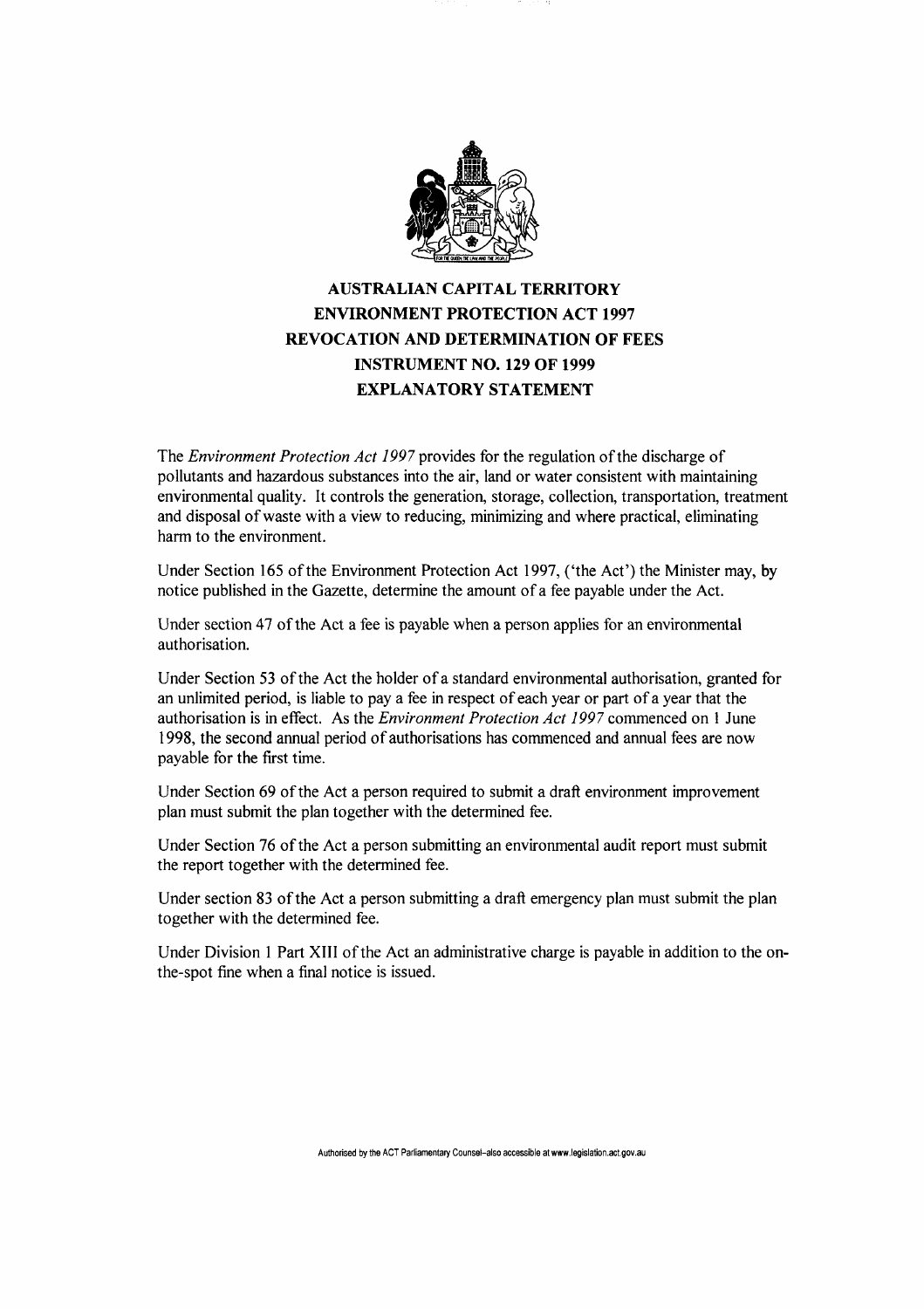The fees are based on the principle of full cost recovery for administrative fees and on "polluter-pays" basis for environmental authorisations. The amounts in brackets are the previous fees.

The fees payable under the Act have been reviewed and increased generally in line with the Consumer Price Index.

The fees are set out below; the amounts in the brackets are the previous fees.

| <b>Provision for</b><br>purposes for<br>which fee is<br>payable | Description of matter in respect of which fee is payable    | Fee payable \$  |
|-----------------------------------------------------------------|-------------------------------------------------------------|-----------------|
| Schedule 1<br>Section $2(a)$                                    | The manufacture, sale, storage, supply, transport, use,     | 154.00 (150.00) |
|                                                                 | servicing or disposal of, or other dealing with an ozone    |                 |
|                                                                 | depleting or other substance or a thing containing an ozone |                 |
|                                                                 | depleting or other substance                                |                 |
| Schedule 1                                                      | In-stream extraction -                                      |                 |
| Section $2(b)$                                                  | where the amount extracted is:                              |                 |
|                                                                 | $-$ less than 30,000 tonnes per year                        | 3072.00         |
|                                                                 | $-30,000$ to 100,000 tonnes per year                        | (3000.00)       |
|                                                                 | $-$ over 100,000 tonnes per year                            | 4096.00         |
|                                                                 |                                                             | (4000.00)       |
|                                                                 |                                                             | 5632.00         |
|                                                                 |                                                             | (5500.00)       |
| Schedule 1<br>Section $2(c)$                                    | Commercial incineration                                     | 1536.00         |
|                                                                 |                                                             | (1500.00)       |
| Schedule 1<br>Section $2(d)$<br>Schedule 1                      | The conduct of a crematorium                                | 154.00 (150.00) |
|                                                                 | Commercial landfill                                         | 1536.00         |
| Section $2(e)$                                                  |                                                             | (1500.00)       |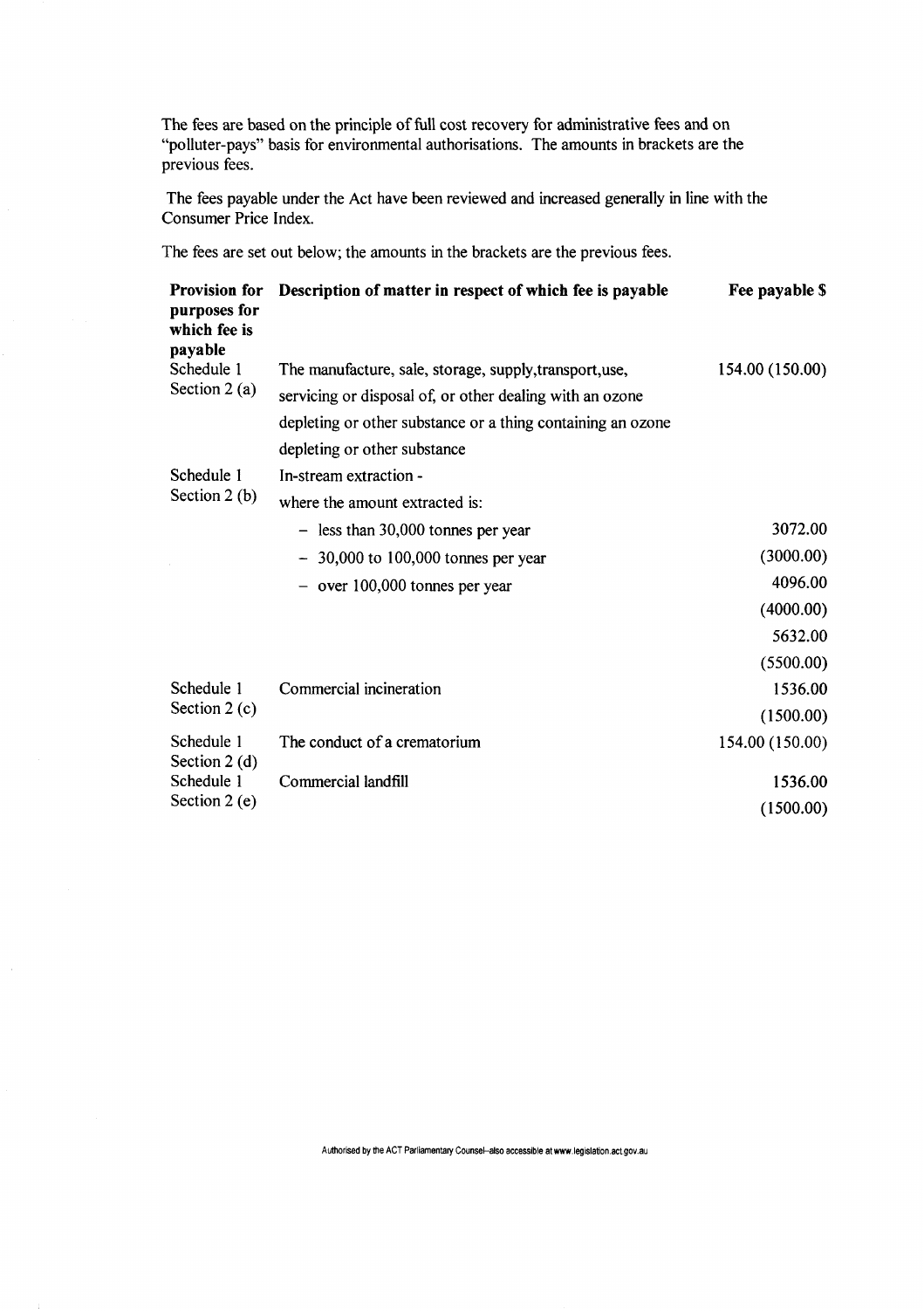| Schedule 1      | Sewage treatment where the amount of effluent discharged |
|-----------------|----------------------------------------------------------|
| Section 2 $(g)$ |                                                          |

tinga ni ka

|                                                            | $-$ less than 100 megalitres per year                          | 154.00 (150.00) |
|------------------------------------------------------------|----------------------------------------------------------------|-----------------|
|                                                            | $-100$ to 1,000 megalitres per year                            | 512.00 (500.00) |
|                                                            | $-1,001$ to 5,000 megalitres per year                          | 1536.00         |
|                                                            | $-5,001$ to 10,000 megalitres per year                         | (1500.00)       |
|                                                            | $-10,001$ to 25,000 megalitres per year                        | 3072.00         |
|                                                            | $-$ over 25,000 megalitres per year                            | (3000.00)       |
|                                                            |                                                                | 4096.00         |
|                                                            |                                                                | (4000.00)       |
|                                                            |                                                                | 5632.00         |
|                                                            |                                                                | (5500.00)       |
| Schedule 1<br>Section 2 (h)<br>Schedule 1<br>Section 2 (j) | Commercial aquaculture                                         | 307.00 (300.00) |
|                                                            | The Conduct of a feedlot where the capacity of the feedlot is: |                 |
|                                                            | $-$ less than 500 animals                                      | 154.00 (150.00) |
|                                                            | $-500$ to 2500 animals                                         | 307.00 (300.00) |
|                                                            | $-$ over 2500 animals                                          | 1024.00         |
|                                                            |                                                                | (1000.00)       |
|                                                            |                                                                |                 |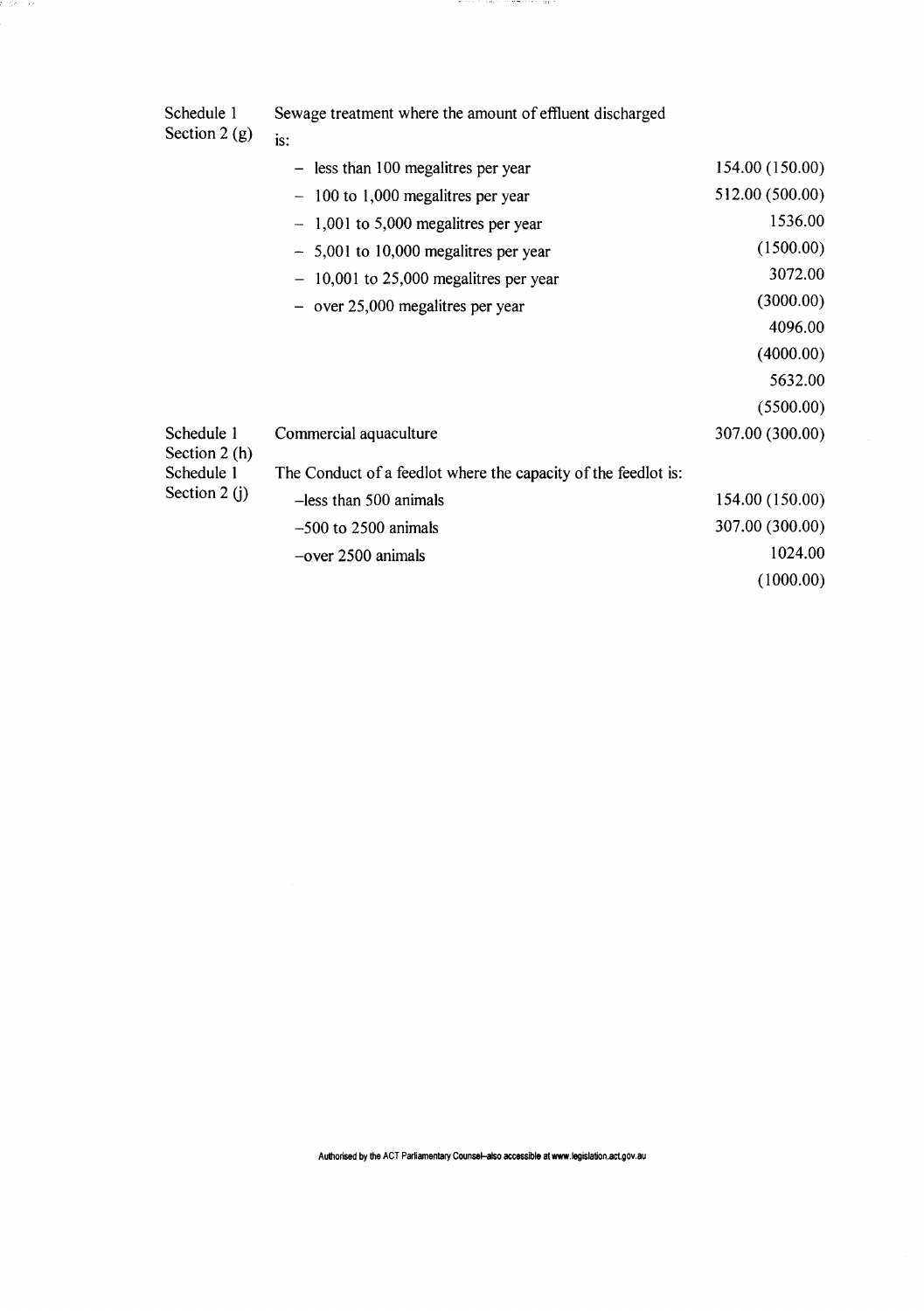| Provision for<br>purposes for<br>which fee is                                                          | Description of matter in respect of which fee is payable                                            | Fee payable \$    |
|--------------------------------------------------------------------------------------------------------|-----------------------------------------------------------------------------------------------------|-------------------|
| payable<br>Schedule 1<br>Section $2(k)$<br>Schedule 1<br>Section $2(m)$<br>Schedule 1<br>Section 2 (n) | The conduct of stock saleyards                                                                      | 154.00 (150.00)   |
|                                                                                                        | Woolscouring or wool carbonising                                                                    | 307.00 (300.00)   |
|                                                                                                        | Outdoor concert activities                                                                          | 154.00 (150.00)   |
| Schedule 1                                                                                             | The management of a concert venue                                                                   |                   |
| Section $2(p)$                                                                                         | - Exhibition Park In Canberra                                                                       | 512.00 (500.00)   |
|                                                                                                        | - Others                                                                                            | 154.00 (150.00)   |
| Schedule 1<br>Section 2 (q)                                                                            | The generation of electricity where the generating capacity of<br>the plant is:                     |                   |
|                                                                                                        | - less than 450 gigawatts per hour                                                                  | 512.00 (500.00)   |
|                                                                                                        | $-450$ to 1,000 gigawatts per hour                                                                  | 1536.00           |
|                                                                                                        | $-$ over 1,000 gigawatts per hour                                                                   | (1500.00)         |
|                                                                                                        |                                                                                                     | 4096.00           |
|                                                                                                        |                                                                                                     | (4000.00)         |
| Schedule 1<br>Section $2(r)$                                                                           | Motor racing events                                                                                 | 154.00 (150.00)   |
| Schedule 1<br>Section $2(s)$<br>Schedule 1<br>Section $2(u)$                                           | The management of a motor racing venue                                                              | 154.00 (150.00)   |
|                                                                                                        | The commercial use of chemical products                                                             | 154.00 (150.00)   |
| Schedule 1<br>Section 2 $(v)$                                                                          | The storage or production of a petroleum product                                                    | 1536.00 (1500.00) |
| Schedule 1<br>Section $3(a)$                                                                           | The commercial production of alcoholic or non-alcoholic<br>beverages                                | 154.00 (150.00)   |
| Schedule 1<br>Section $3(b)$                                                                           | The manufacture of things in furnaces or kilns where the<br>capacity of the plant is:               |                   |
|                                                                                                        | $-$ less than 5,000 tonnes per year                                                                 | 154.00 (150.00)   |
|                                                                                                        | $-5,000$ to 50,000 tonnes per year                                                                  | 512.00 (500.00)   |
|                                                                                                        | $-$ over 50,000 tonnes per year                                                                     | 1536.00 (1500.00) |
| Schedule 1<br>Section $3(c)$                                                                           | The preservation of wood where the capacity of the plant is:<br>$-$ less than 5,000 tonnes per year |                   |
|                                                                                                        | $-5,000$ to 50,000 tonnes per year                                                                  | 154.00 (150.00)   |
|                                                                                                        | $-$ over 50,000 tonnes per year                                                                     | 512.00 (500.00)   |
|                                                                                                        |                                                                                                     | 1536.00 (1500.00) |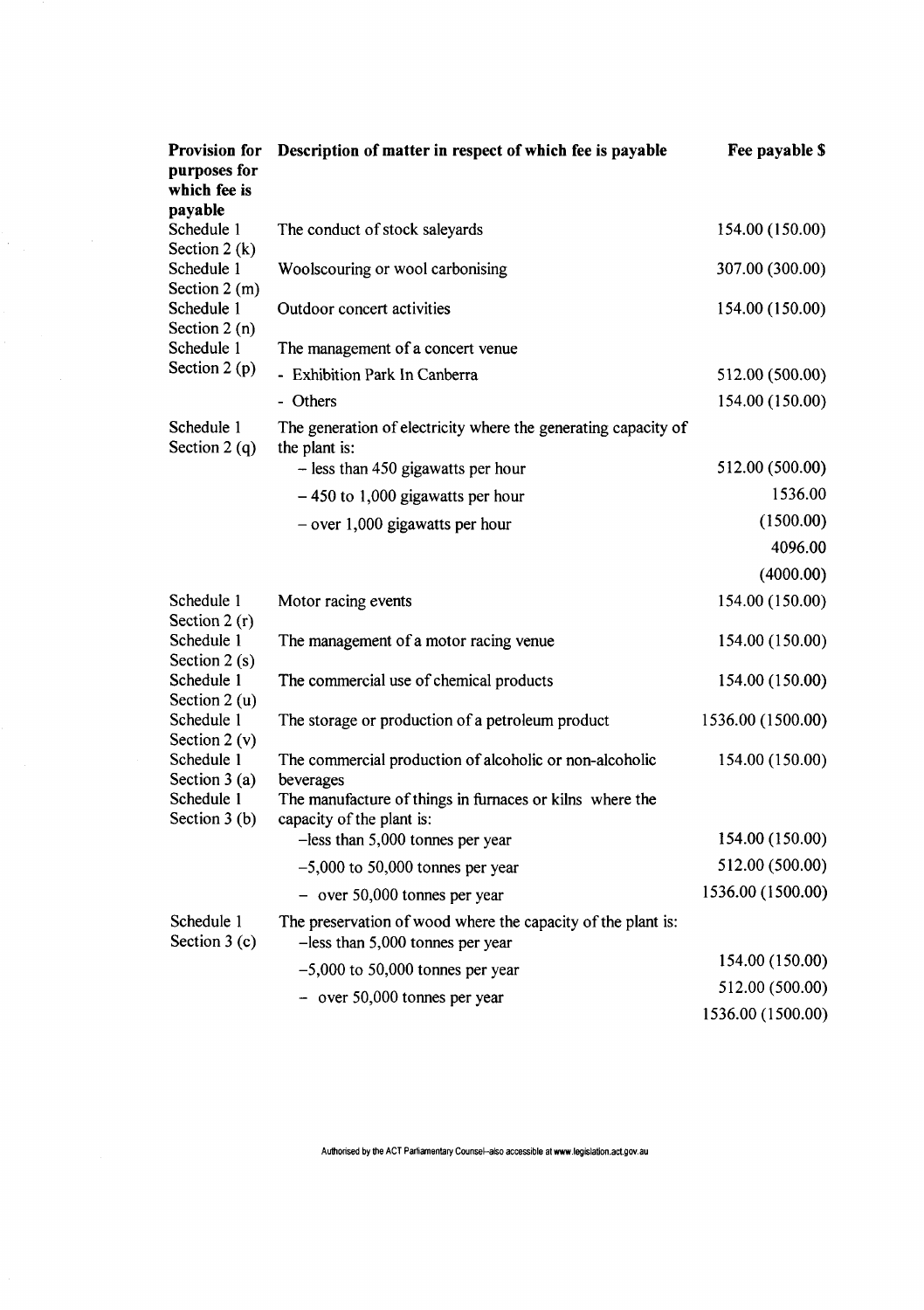| <b>Provision for</b><br>purposes for<br>which fee is<br>payable | Description of matter in respect of which fee is payable                                  | Fee payable \$    |
|-----------------------------------------------------------------|-------------------------------------------------------------------------------------------|-------------------|
| Schedule 1<br>Section $3(d)$                                    | The production of concrete or concrete products where the<br>capacity of the plant is:    |                   |
|                                                                 | -less than 10,000 tonnes per year                                                         | 154.00 (150.00)   |
|                                                                 | $-10,000$ to 50,000 tonnes per year                                                       | 307.00 (300.00)   |
|                                                                 | $-$ over 50,000 tonnes per year                                                           | 1024.00 (1000.00) |
| Schedule 1<br>Section $3(e)$                                    | Forestry activities                                                                       | 1536.00 (1500.00) |
| Schedule 1<br>Section $3(f)$                                    | Major land development or construction activities where the<br>is:                        |                   |
|                                                                 | - less than 1 hectare                                                                     | 358.00 (350.00)   |
|                                                                 | $-1$ to 2 hectares                                                                        | 614.00 (600.00)   |
|                                                                 | $-$ over 2 to 5 hectares                                                                  | 922.00 (900.00)   |
|                                                                 | $-$ over 5 to 20 hectares                                                                 | 1536.00 (1500.00) |
|                                                                 | $-$ over 20 hectares                                                                      | 2458.00 (2400.00) |
| Schedule 1                                                      | Management of municipal services maintenance on unleased                                  | 1536.00 (1500.00) |
| Section $3(g)$                                                  | land                                                                                      |                   |
| Schedule 1                                                      | Wastewater recycling activities                                                           | 154.00 (150.00)   |
| Section 3 (h)                                                   |                                                                                           |                   |
| Schedule 1                                                      | The commercial collection of waste from commercial                                        | 154.00 (150.00)   |
| Section 3 (j)<br>Section $69(2)$                                | premises<br>Submission to the Environment Management Authority of                         |                   |
|                                                                 | an Environment Improvement Plan                                                           | 154.00 (150.00)   |
| Section 76 $(2)$                                                | Submission to the Environment Management Authority of<br>an Environmental Audit           | 154.00 (150.00)   |
| Section 83                                                      | Submission to the Environment Management Authority of<br>an Emergency Plan                | 154.00 (150.00)   |
| Schedule 1<br>Section $2(a)$                                    | Annual fee - the manufacture, sale, et cetera of an ozone<br>depleting or other substance | $154.00$ (new)    |
| Schedule 1<br>Section $2(c)$                                    | Annual fee - commercial incineration                                                      | $1536.00$ (new)   |
| Schedule 1<br>Section $2(d)$                                    | Annual fee - the conduct of a crematorium                                                 | $154.00$ (new)    |
| Schedule 1<br>Section $2(n)$                                    | Annual fee - outdoor concert activities                                                   | $154.00$ (new)    |
| Schedule 1<br>Section $2(p)$                                    | Annual fee - the management of a concert venue                                            |                   |
|                                                                 | <b>Exhibition Park In Canberra</b>                                                        | $512.00$ (new)    |
|                                                                 | Others                                                                                    | $154.00$ (new)    |
| Schedule 1<br>Section $2(r)$                                    | Annual fee - motor racing events                                                          | $154.00$ (new)    |
| Schedule 1<br>Section $2(s)$                                    | Annual fee - the management of a motor racing venue                                       | $154.00$ (new)    |

Authorised by the ACT Parliamentary Counsel-also accessible at www.legislation.act.gov.au

ė,